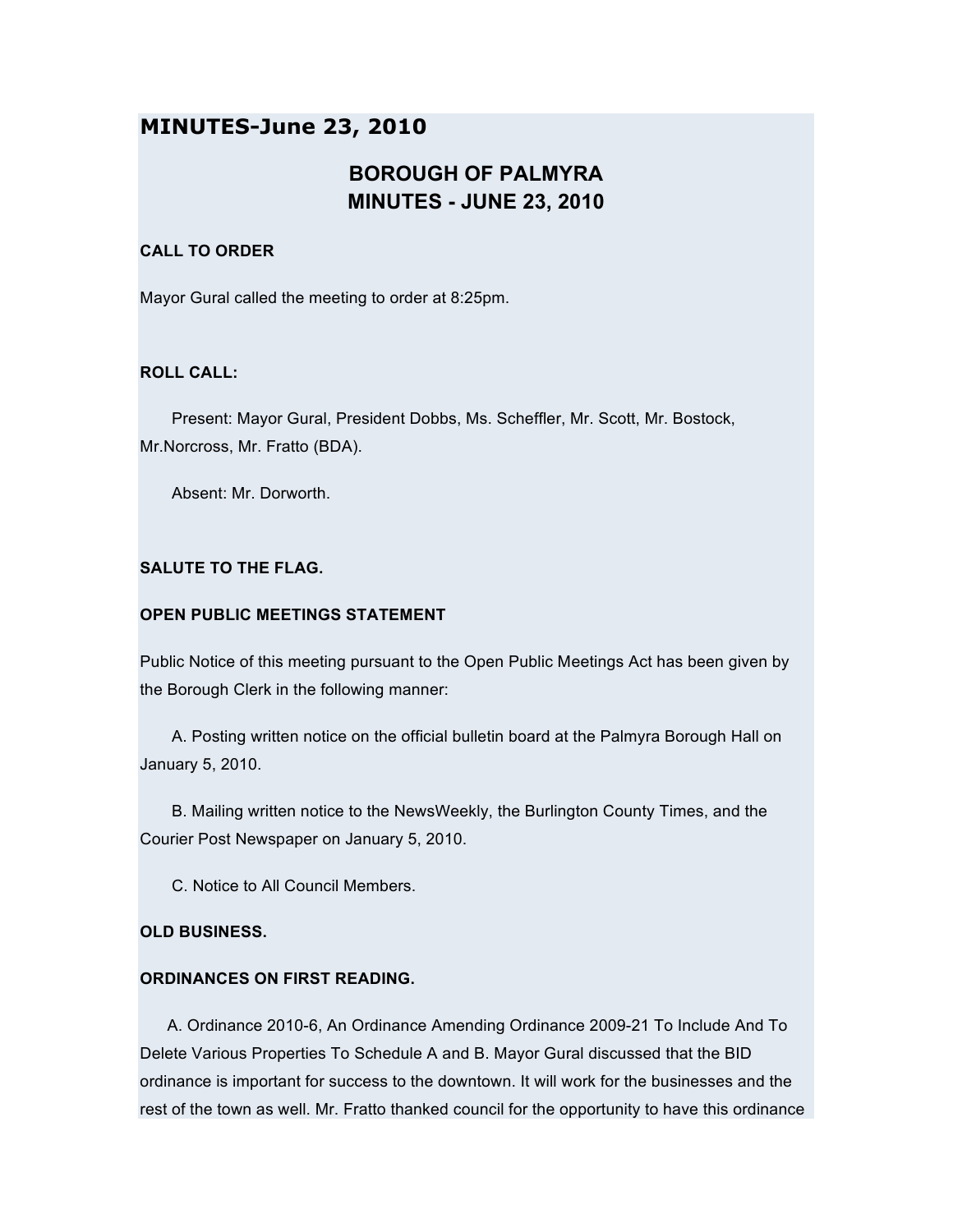adopted and that he will have a good representation of the committee at the July 12th meeting for the public hearing. Mayor Gural explained that he will not be able to attend the July 12th meeting, but that council members and BDA committee members will be able to answer any questions from the public. Mr. Norcross made a motion to adopt the ordinance on first reading, Mr. Bostock second the motion. At the call of the roll, the vote was:

AYES: President Dobbs, Ms. Scheffler, Mr. Scott, Mr. Bostock and Mr. Norcross.

NAYES: None. The ordinance will be heard on July 12th for second and final reading after the public hearing.

B. Ordinance 2010-5, Ordinance of the Borough Code To Provide For The Regulation Of Garage Sales. Mayor Gural discussed that there has been a lot of discussion on this ordinance and that a lot of time was spent between the attorneys and the employees to make sure that everything was correct. Mayor Gural explained that council is not trying to punish the general public for a few but most laws are adopted for that reason. Mayor Gural discussed that the two dollar fee is reasonable and that there is not an ordinance currently in place to control the number of sales a resident is allowed to hold. The 2 land use board has already adopted in 2009 the regulation for the size and location of the signs that will be incorporated into this ordinance. Mr. Rosenberg recommend some changes to the language of the ordinance for section 13 and that the ordinance is on first reading again so the public hearing will have to be published. Mr. Bostock discussed that he had some questions about ordinances from surrounding towns and that Mr. Rosenberg had provided him with the answers. Mr. Bostock discussed that there has

to be something in place to protect the neighbors when someone is holding a yard sale. Ms. Scheffler made a motion to adopt the ordinance on first reading, Mr. Bostock second the motion. At the call of the roll, the vote was:

AYES: President Dobbs, Ms. Scheffler, Mr. Scott, Mr. Bostock and Mr. Norcross.

NAYES: None. The ordinance will be heard on July 12th for second and final reading after the public hearing.

**Resolution 2010-100** - *Resolution Appointing Interim Administrator.*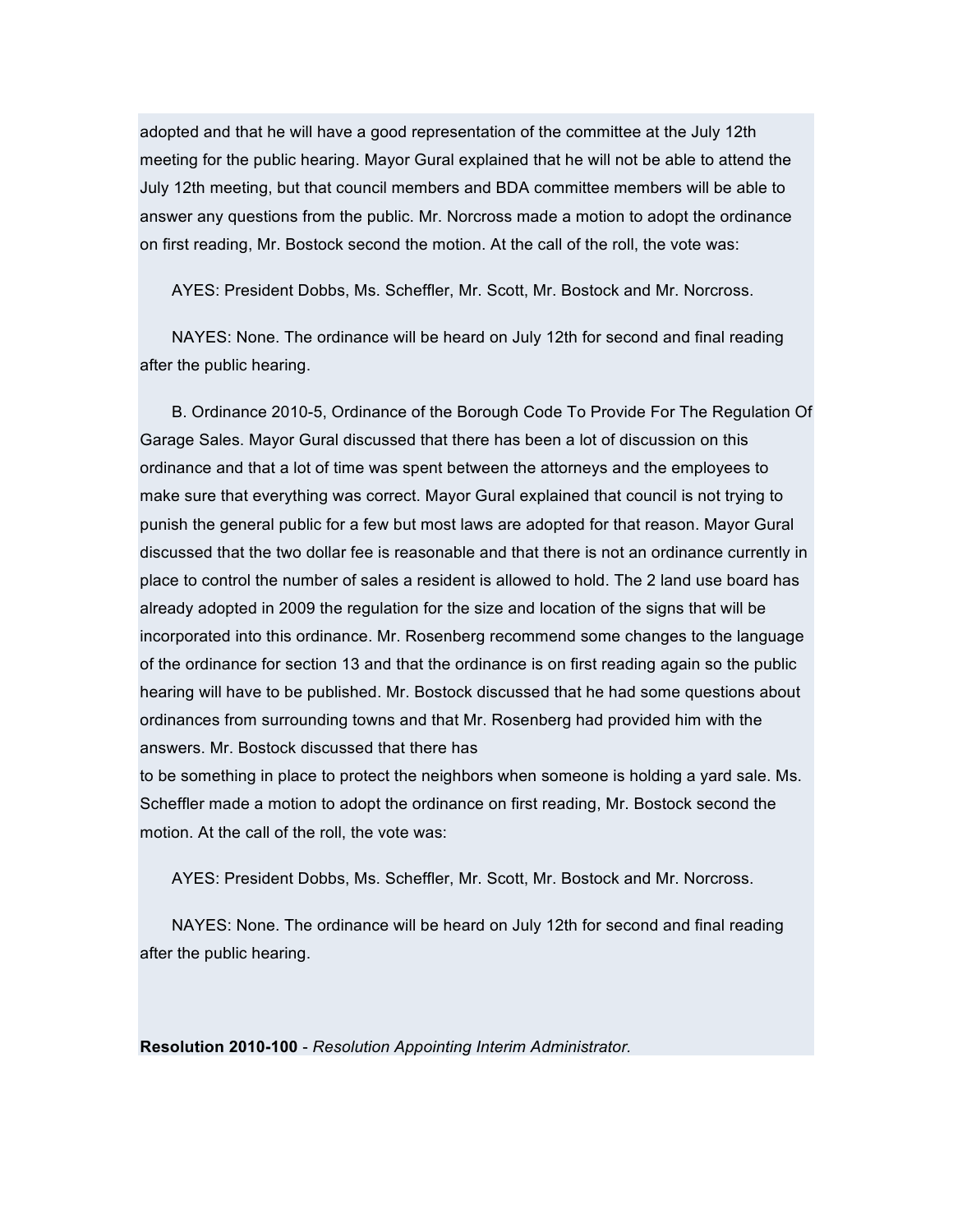Mayor Gural discussed that this resolution was for an important decision in the Borough. Mayor Gural explained that taxes were raised for an average home about \$136.00 this year and that there were no lay-offs. The council used 1.3 million in surplus to help with the cuts, but that money will not be there next year. Mayor Gural explained that with the increase cost of most items and the state wishing to place a cap of 2.5 next year will be a tight year. Mayor Gural discussed that he is appointing Barbara Sheipe for a period of 90 days retroactive to June 1st for an additional stipend of \$2,000 per month. Ms. Scheffler made a motion to approve resolution 2010-100, Mr. Norcross second the motion. Mr. Scott discussed that at the last meeting Ms. Scheffler had stated that the position would be advertised. Mayor Gural explained that a permanent administrator would be the ideal way to go, but money is short this year and that the Borough needs someone to be in charge day to day. President Dobbs discussed that it is putting another responsibility on Mrs. Sheipe and that it did not work with the previous administrator to have more than one position. Mr. Scott discussed that the stipend could be applied toward a full time person and that the Borough is repeating history with the same mistake of duel jobs. President Dobbs discussed that she agrees with Mr. Scott, but does feel comfortable with an interim for the next 3 to 6 months. President Dobbs discussed that council still needs to formulate a plan for next year and that funds will have to be found for the salary. Ms. Scheffler discussed that she agrees with President Dobbs and that council needs to work on plan b. Mrs. Sheipe explained that with the hiring of a full time chief financial officer it has made the administrator position easier to manage and requires less hours. Mayor Gural discussed that the Borough also needs a tax collector and that the position had been advertised before when the CFO was advertise. There were only a few responses for a part time collector. Mayor Gural discussed that the position is governed by state statue and that the person must already have their certification. Mr. Bostock inquired if council was going to interview the person who showed an interest or just advertise again. Ms. Scheffler explained that with the last advertising people responded and requested a large salary. Mr. Norcross discussed that the Borough cannot afford to lose the tax sale this year. Mayor Gural requested that the position for tax collector be advertised in the local paper and that an interview be set for the person who has already applied. Ms. Scheffler remade the motion to approve resolution 2010-100, Mr. Bostock second the motion. At the call of the roll, the vote was:

AYES: President Dobbs, Ms. Scheffler, Mr. Bostock and Mr. Norcross.

NAYES: None.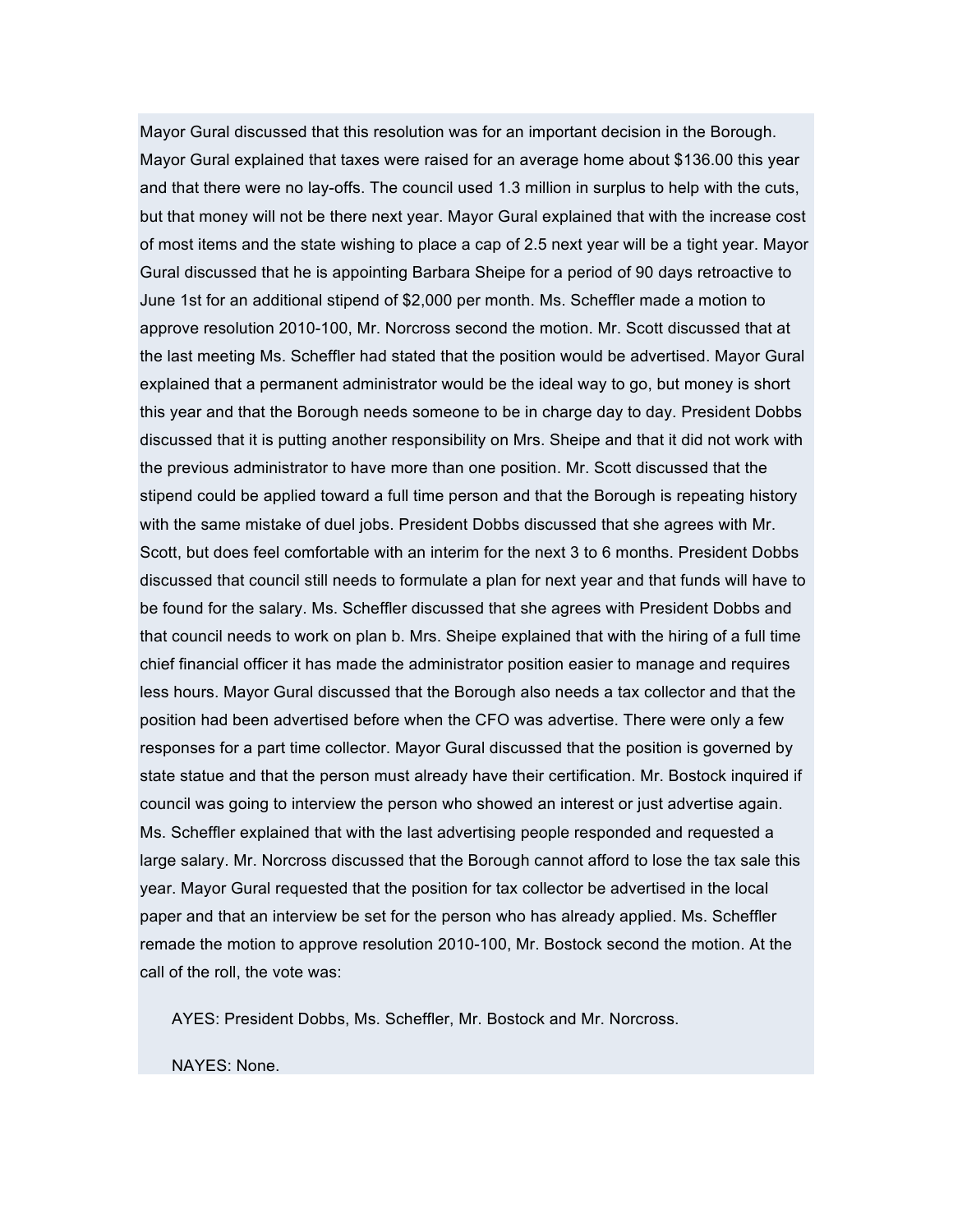ABSTAIN: Mr. Scott

## **APPROVAL OF THE MINUTES.**

Mr. Norcross made a motion to approve the minutes from June 7, 2010 and June 14, 2010, President Dobbs second the motion. At the call of the roll, the vote was:

AYES: Ms. Scheffler, Mr. Scott, Mr. Bostock and Mr. Norcross.

NAYES: None.

ABSTAIN: President Dobbs.

#### **CURRENT BUSINESS:**

A. Resolution 2010-107, Resolution Authorizing Contracts With Certain Approved State Contracts Vendors For Contracting Units Pursuant To N.J.S.A. 40a:11-12a (time clock). Mayor Gural explained that with an 8.5 million dollar budget one of the largest assets is the employees and their benefits. Mayor Gural discussed that all of the assets should be protected and that \$13,500 is not a lot of funding to help protect an investment. Mr. Norcross discussed that a time clock should have been installed years ago and that it will help with the accountability of employee's time. It will allow the Borough to know the amount of sick time and vacation time especially for retirement reasons. Mr. Norcross explained that it will save time on payroll. Mr. Bostock discussed that he had question the annual service fee and the answer is about \$1500. an year with the first year free which is less than the storage of the Christmas decorations. Mrs. Lewis explained to council that she requested an amount not to exceed the \$13,500 due to additional battery back up and that it is coming out of the capital improvement fund. Mr. Norcross made a motion to approve the resolution, Mr. Bostock second the motion. At the call of the roll, the vote was:

AYES: President Dobbs, Ms. Scheffler, Mr. Scott, Mr. Bostock and Mr. Norcross.

#### NAYES: None.

B. Vendors fees and business licenses.- Mr. Norcross explained that he needs to meet with Mr. Rosenberg to discuss charging the food vendors at the flea market for a board of health certificate. Other vendors in the Borough are charged for a food handling licenses and that it should be across the board. Mr. Rosenberg discussed that he would like to review the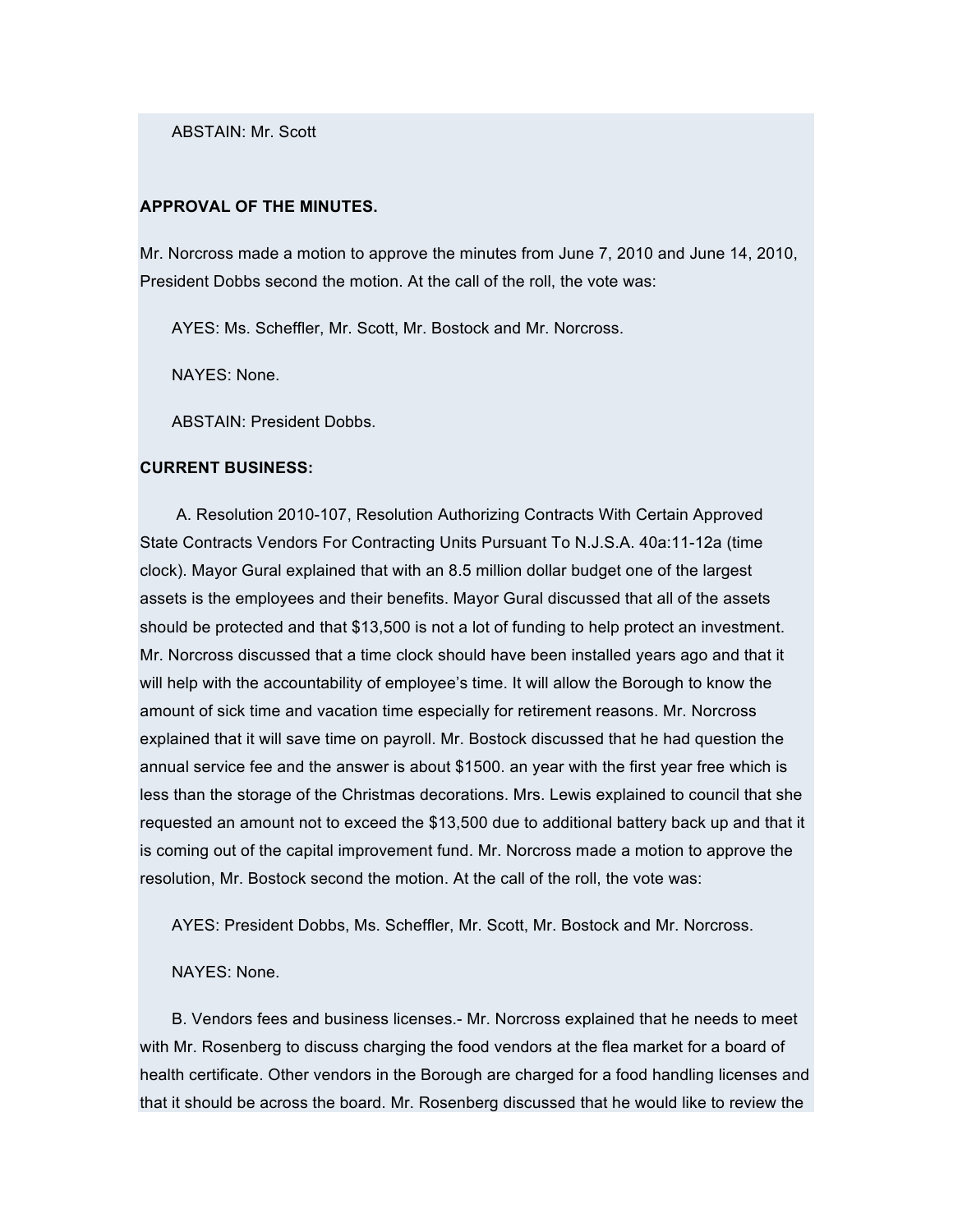case with the solicitor that worked on the law suit from the flea market. Mr. Norcross explained that the previous ordinance was for National Amusement and to charge them for the vendors and that he is talking about charging each individual vendor, not National Amusement. Mr. Rosenberg explained that he would also like to discuss the issue with the insurance defense attorney and does not want to put the Borough in jeopardy. Mr.Norcross explained that he is concerned about the food products being sold at the flea market and who is liable if someone becomes ill. President Dobbs inquired as to whom would be responsible if someone is selling at the Roger Wilco lot on Route 73. Mr. Norcross explained that those vendors have food handling permits. Mr. Scott inquired how a permit protects anyone from bad food. Mr. Norcross explained that the board of health from the county inspects their vehicles and that the Borough would make sure they had a certificate before issuing the licenses. Mayor Gural requested that Mr. Rosenberg investigate the matter further and report back to council.

# **PUBLIC COMMENT**

Mr. Bostock made a motion to open the public portion, Ms. Scheffler second the motion. All members present voted in favor of the motion. Mrs. Roy-Second Street-discussed that the Mayor was not present at the last meeting and that the point of the yard sale ordinance was not the two dollar fee. The resident abusing the system should be turned in to the sales tax office of the state. Mr. Norcross explained that the sales tax investigators only come down twice a year to investigate the flea market for violations. Mrs. Roy discussed that the IRS should also be called and that the resident with the yard sale is not in the business district. Mayor Gural explained that everything is

being done by the zoning officer and that he understands the neighbors concerns. Mrs. Roy explained that the time clock should include the changes that are needed and that council should think first what the purpose and goal of the time clock is. Mrs. Roy discussed that most employees are salary and that if they work 40 hours a week are they going to clock in and out, also what about if they cover for someone in a different department do they clock in and out for that department. Mrs. Roy also discussed that if employees have to stay extra hours to do their work than maybe they are not performing during regular hours. Mayor Gural discussed that he understands everyone's point and that the police payroll is a complex issue and that this system will help with that. Mrs. Butler-Arch Street discussed that the yard sale on Delaware is costing the Borough a lot of money and that the fee of two dollars for a yard sale permit affects all residents. Mrs. Butler stress calling the state and making sure they have a sales tax stamp. Mrs. Butler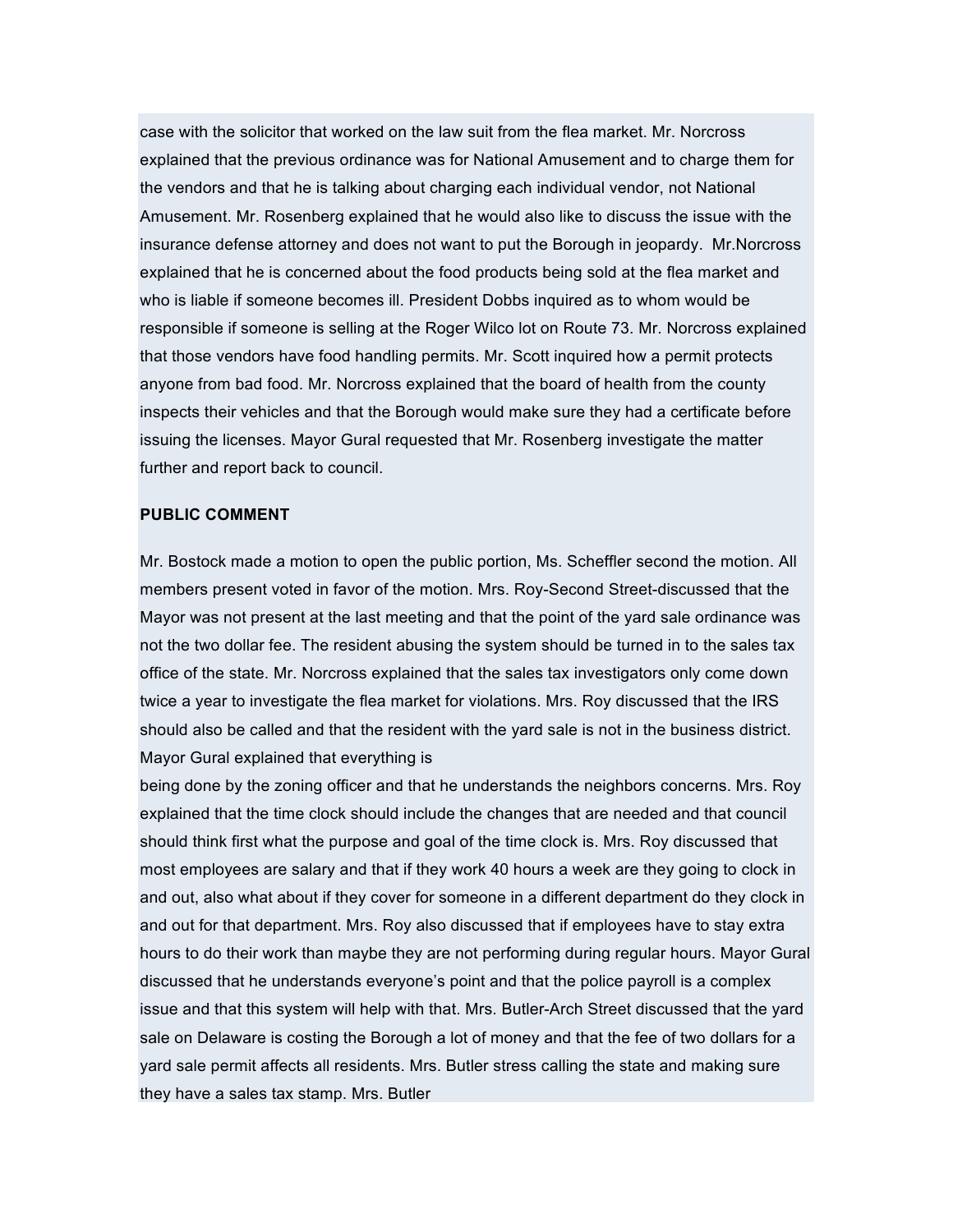inquired if the police department could stop the sale due to traffic flow. Mayor Gural explained that Mrs. Kilmer, zoning officer spent a lot of time trying to close down the yard sale and that at the current time there is nothing to enforce it. Mr. Rosenberg explained that the ordinances in the code book do not list yard sales and that the issue needs to be addressed now, before more sales are started. Mr. Rosenberg explained that the two dollars is to help defray the cost to the Borough and that it does not apply to non-profit organizations or something sponsored by the Borough. Mrs. Butler explained that there was an ordinance to regulate junkyards in the Borough and could not the yard and items on the porch be considering a junkyard. Mrs. Butler inquired about the reappointment of an administrator for 90 days and maybe six months and that it should be advertise. Mayor Gural explained that the Borough does not have to advertise for non-statutory

appointments. It is a council decision and council did decide to advertise for the tax collector position. Mrs. Butler discussed that taxes were raised, but no jobs were deleted and there were no salary cuts. Mayor Gural explained that except for the police department which is under contract the other employees have not been given a raise for two years and that council may decide to give raises at a later. Mrs. Scott-Front Street explained that jobs were deleted as Pam Scott/Forman is not getting the same salary as last year. Mrs. Scott/Forman explained that she was not reappointed as deputy clerk and that it was a reduction in salary. Mayor Gural explained that she was not reappointed this year and that the position was not elimated. Mr. Highman-Veterans Drive inquired if Broad Street was made one way due to the center and that it is difficult to drop off anyone handicapped at the curb. Mayor Gural explained that one reason that the road was made a one way due to a serious accident in front of the post office and the need to widen the road for more parking. There will be an off ramp at the community center on the side with a circle to help drop off people at the curb. Mr. Scott discussed that the yard sale was first brought up at the last meeting and that council should have had a compressive explanation that Mr.Rosenberg just gave at this meeting. Mr. Scott explained that council has gotten away from discussing these things at the caucus meetings and if so there would have been less time spent on the ordinance. Ms.Scheffler explained that it was on the agenda at the last meeting and that more of a summary should have been given for the publics understanding. Mr. Norcross made a motion to close the public portion, Ms. Scheffler second the motion. All members present voted in favor of the motion.

**Resolution 2010-108** - *Resolution Permitting The Exclusion Of The Public From A Meeting*